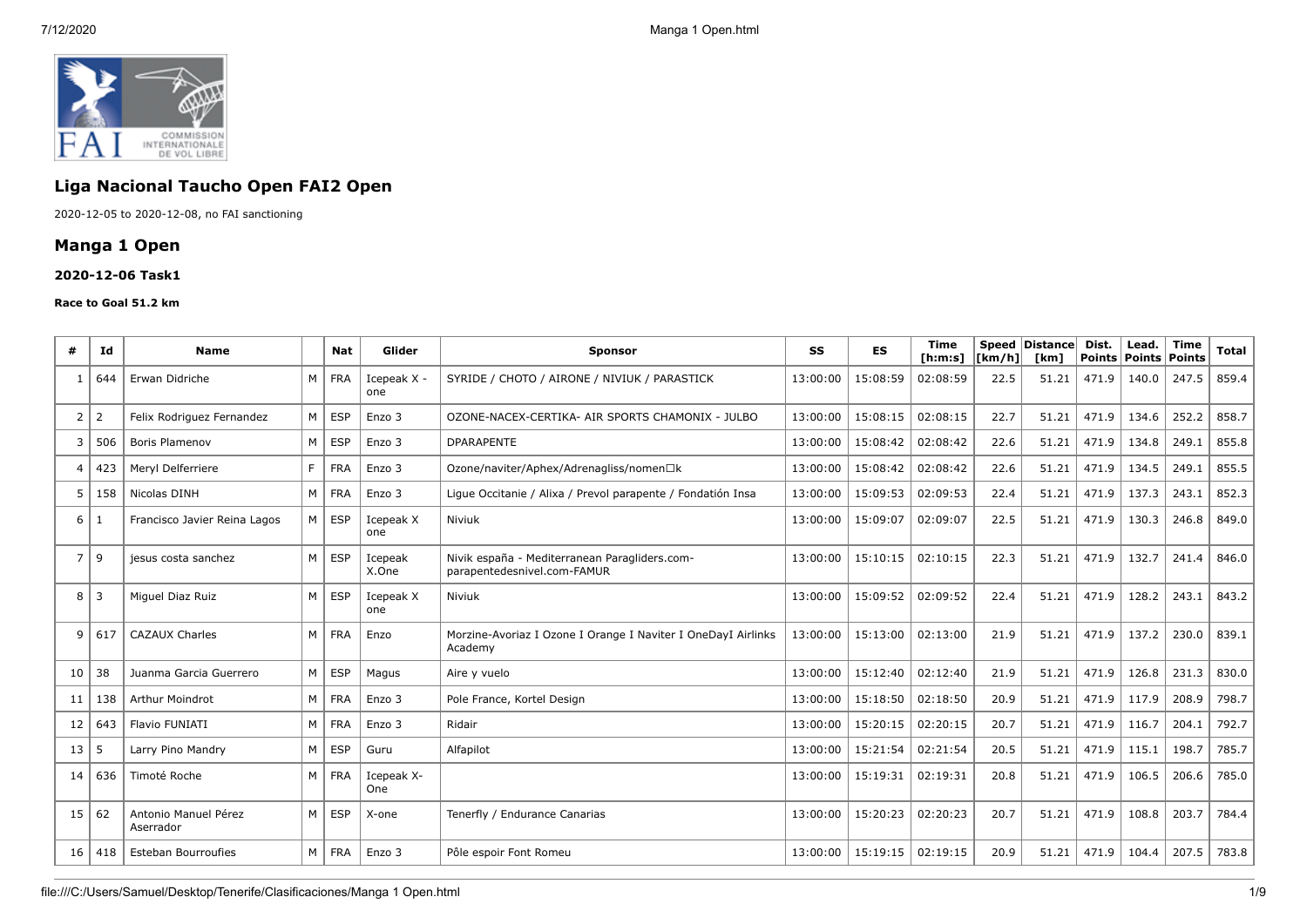| #  | Id  | <b>Name</b>                                    |          | Nat        | Glider            | Sponsor                                                                               | SS       | ES       | Time<br>[ <b>h</b> : <b>m</b> : <b>s</b> ] | [km/h] | Speed   Distance  <br>[km] | Dist.<br><b>Points</b> | Lead.<br><b>Points</b> | Time<br><b>Points</b> | Total |
|----|-----|------------------------------------------------|----------|------------|-------------------|---------------------------------------------------------------------------------------|----------|----------|--------------------------------------------|--------|----------------------------|------------------------|------------------------|-----------------------|-------|
| 17 | 81  | Cecilio Valenzuela Reguena                     | М        | <b>ESP</b> | Guru              | De Nube a Nube                                                                        | 13:00:00 | 15:20:14 | 02:20:14                                   | 20.7   | 51.21                      | 471.9                  | 101.9                  | 204.2                 | 778.0 |
| 18 | 177 | Julien Garcia                                  | M        | <b>FRA</b> | Enzo 3            |                                                                                       | 13:00:00 | 15:22:49 | 02:22:49                                   | 20.4   | 51.21                      | 471.9                  | 108.1                  | 195.7                 | 775.7 |
| 19 | 132 | Carlos Lopes                                   | M        | <b>POR</b> | 777 Gambit        | www.mineiro.com.pt                                                                    | 13:00:00 | 15:20:52 | 02:20:52                                   | 20.6   | 51.21                      | 471.9                  | 99.5                   | 202.1                 | 773.5 |
| 20 | 60  | jean marc malhonda                             | M        | <b>FRA</b> | Meru              | flytenerife                                                                           | 13:00:00 | 15:24:18 | 02:24:18                                   | 20.1   | 51.21                      | 471.9                  | 104.6                  | 191.0                 | 767.5 |
| 21 | 15  | Luis Martinez Iturbe                           | M        | <b>ESP</b> | Enzo 3            | Chocolates ITURBE-Molina de Aragon                                                    | 13:00:00 | 15:30:31 | 02:30:31                                   | 19.3   | 51.21                      | 471.9                  | 113.5                  | 171.7                 | 757.1 |
| 22 | 135 | Francisco López Ricardo                        | М        | <b>ESP</b> | Zeno              |                                                                                       | 13:00:00 | 15:28:46 | 02:28:46                                   | 19.5   | 51.21                      | 471.9                  | 94.2                   | 177.0                 | 743.1 |
| 23 | 623 | Yann livinec                                   | M        | <b>FRA</b> | Zeno              | équipe de ligue Occitanie / Origin 2.0                                                | 13:00:00 | 15:28:56 | 02:28:56                                   | 19.5   | 51.21                      | 471.9                  | 92.1                   | 176.5                 | 740.5 |
| 24 | 54  | Cristo Afonso                                  | M        | <b>ESP</b> | Icepeak<br>Evox   | Kangaroo Tandem - Tenerife Paragliding Center                                         | 13:00:00 | 15:30:02 | 02:30:02                                   | 19.4   | 51.21                      | 471.9                  | 91.2                   | 173.2                 | 736.3 |
| 25 | 635 | Philippe Broers                                | M        | <b>BEL</b> | Flow<br>Spectra   |                                                                                       | 13:00:00 |          |                                            |        | 47.09                      | 433.9                  | 108.7                  |                       | 542.6 |
| 26 | 46  | Maite Moreno Benito                            | F.       | <b>ESP</b> | Zeno              |                                                                                       | 13:00:00 |          |                                            |        | 41.16                      | 379.3                  | 40.3                   |                       | 419.6 |
| 27 | 45  | Daniel Crespo                                  | M        | <b>ESP</b> | Leopard           | Ojovolador.com - GIN - Kasana.es                                                      | 13:00:00 |          |                                            |        | 30.86                      | 284.4                  |                        |                       | 284.4 |
| 28 | 176 | José António Das Neves Freire<br>Higino Rebelo | M        | <b>POR</b> | Icepeak X-<br>One | Naviter / High Adventure                                                              | 13:00:00 |          |                                            |        | 30.59                      | 281.9                  |                        |                       | 281.9 |
| 29 | 172 | Stéphane POULAIN                               | M        | <b>FRA</b> | Enzo 3            |                                                                                       | 13:00:00 |          |                                            |        | 30.40                      | 280.1                  | 1.3                    |                       | 281.4 |
| 30 | 25  | David Villarta                                 | M        | <b>ESP</b> | Enzo 3            | VILLARTA Family,                                                                      | 13:00:00 |          |                                            |        | 29.39                      | 270.9                  |                        |                       | 270.9 |
| 31 | 23  | GREGORIO GONZALEZ OLIVA                        | $M \mid$ | <b>ESP</b> | Niviuk X-<br>One  | TENERFLY / NIVEL 21                                                                   | 13:00:00 |          |                                            |        | 23.57                      | 217.2                  |                        |                       | 217.2 |
| 32 | 13  | Juan Carlos Becerra                            | M        | <b>ESP</b> | Up Guru           | Parapentealicante.com                                                                 | 13:00:00 |          |                                            |        | 22.42                      | 206.6                  |                        |                       | 206.6 |
| 33 | 122 | Victor Boudet                                  | M        | <b>FRA</b> | NIviuk X-<br>One  | Pole espoir vol libre / Pointe Ardennes parapente                                     | 13:00:00 |          |                                            |        | 21.37                      | 197.0                  |                        |                       | 197.0 |
| 34 | 622 | Capucine Deliot                                | F.       | <b>FRA</b> | Delta 3           | Pole Espoir font Romeu - Région haut de France                                        | 13:00:00 |          |                                            |        | 20.57                      | 189.5                  |                        |                       | 189.5 |
| 35 | 502 | Sergio Sánchez Plaza                           | M        | <b>ESP</b> | Artik 5           |                                                                                       | 13:00:00 |          |                                            |        | 20.51                      | 189.0                  |                        |                       | 189.0 |
| 36 | 75  | Mario Diego García                             | M        | <b>ESP</b> | Zeno              |                                                                                       | 13:00:00 |          |                                            |        | 20.45                      | 188.5                  |                        |                       | 188.5 |
| 37 | 606 | Ronald Mendoza                                 | М        | <b>VEN</b> | Zeno              | Airtoplay.com                                                                         | 13:00:00 |          |                                            |        | 19.53                      | 180.0                  |                        |                       | 180.0 |
| 38 | 4   | Xevi Bonet                                     | M        | <b>ESP</b> | Zeolite GT        | Alamair-Alfapilot-Naviter                                                             | 13:00:00 |          |                                            |        | 17.04                      | 157.1                  |                        |                       | 157.1 |
| 39 | 620 | Malo Richard                                   | М        | FRA        | Zeno              | Pole espoir font romeu - Craft - Salming - Altitude eyewear -<br>l'Ain le département | 13:00:00 |          |                                            |        | 16.86                      | 155.4                  |                        |                       | 155.4 |
| 40 | 646 | Justin Puthod                                  |          | $M$   FRA  | Peak 5            |                                                                                       | 13:00:00 |          |                                            |        | 16.55                      | 152.5                  |                        |                       | 152.5 |
| 41 | 654 | Jonas Laplace                                  |          | $M$ FRA    | Peak 5            |                                                                                       | 13:00:00 |          |                                            |        | 16.49                      | 152.0                  |                        |                       | 152.0 |
| 42 | 10  | Juan Carlos Martínez Melón                     | M        | <b>ESP</b> | Guru              | denubeanube. com - air3                                                               | 13:00:00 |          |                                            |        | 15.35                      | 141.5                  |                        |                       | 141.5 |
| 43 | 11  | Roger Pifarré Abad                             | M        | <b>ESP</b> | Up Guru           | Àger Aventura't                                                                       | 13:00:00 |          |                                            |        | 14.66                      | 135.1                  |                        |                       | 135.1 |
| 44 | 246 | Afranio Gonzalez Cabrera                       | $M \mid$ | <b>ESP</b> | Ozone Zeno        |                                                                                       | 13:00:00 |          |                                            |        | 14.55                      | 134.1                  |                        |                       | 134.1 |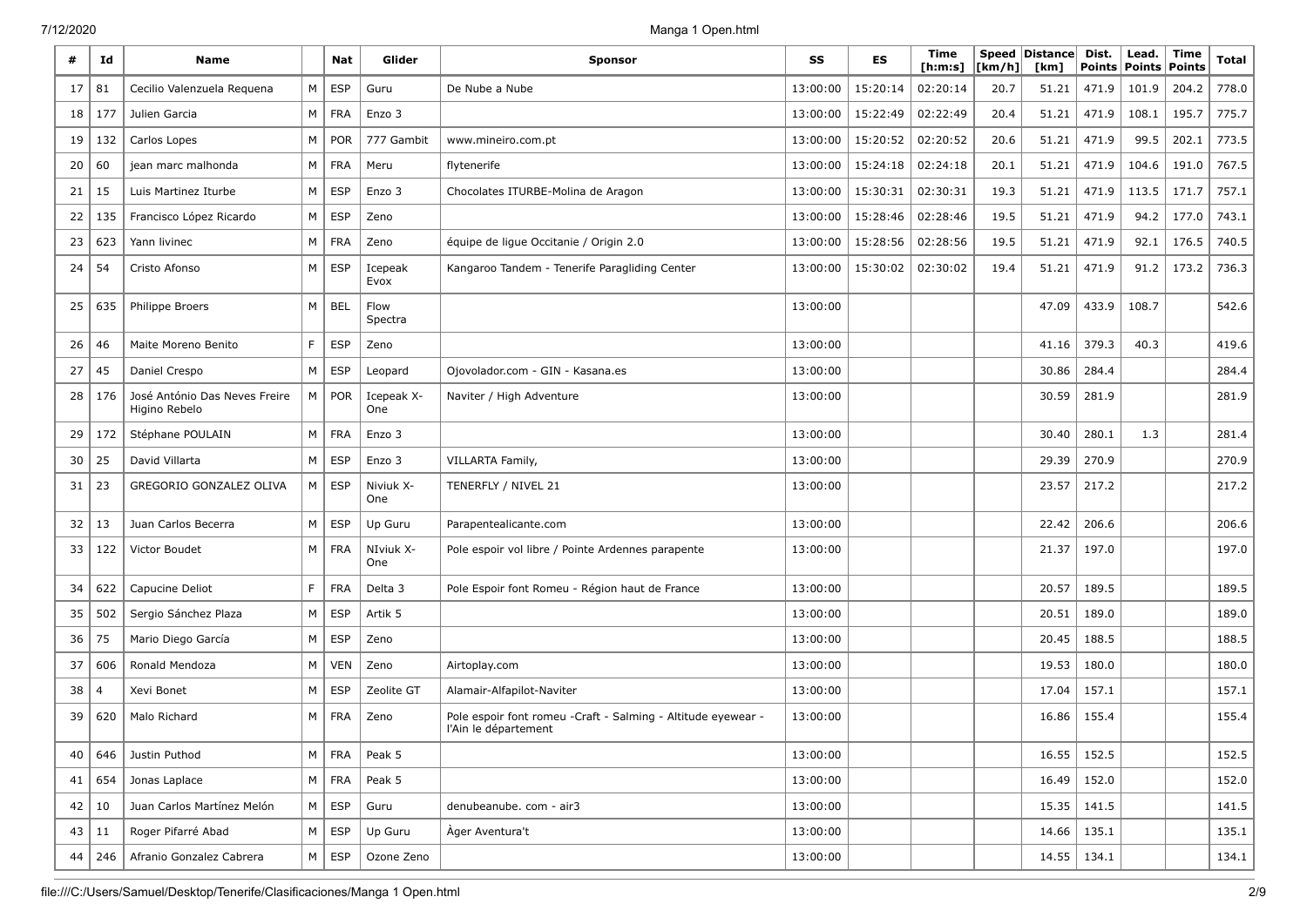| #  | Id  | <b>Name</b>                  |   | Nat           | Glider            | <b>Sponsor</b>                                | SS       | <b>ES</b> | Time<br>[ h: m: s] | [km/h] | Speed   Distance  <br>[km] | Dist.<br><b>Points</b> | Lead.<br><b>Points</b> | Time<br>Points | <b>Total</b> |
|----|-----|------------------------------|---|---------------|-------------------|-----------------------------------------------|----------|-----------|--------------------|--------|----------------------------|------------------------|------------------------|----------------|--------------|
| 45 | 605 | Jules Perrin                 | M | <b>FRA</b>    | Icepeak X-<br>one | fly fat                                       | 13:00:00 |           |                    |        | 13.95                      | 128.5                  |                        |                | 128.5        |
| 46 | 80  | Pablo Menchero García-Olías  | M | <b>ESP</b>    | Guru              | MEGAMEC Ayuntamiento de Mora                  | 13:00:00 |           |                    |        | 13.63                      | 125.6                  |                        |                | 125.6        |
| 47 | 107 | Jordi Farré Hernández        | M | $\vert$ ESP   | Zeno              | Strip Air                                     | 13:00:00 |           |                    |        | 12.54                      | 115.5                  |                        |                | 115.5        |
| 48 | 42  | Manuel Damián Alonso Álvarez | М | <b>ESP</b>    | Peak 5            | LET'S FLY                                     | 13:00:00 |           |                    |        | 12.45                      | 114.8                  |                        |                | 114.8        |
| 49 | 185 | Miki ventaja diaz            | M | <b>ESP</b>    | X-One             |                                               | 13:00:00 |           |                    |        | 12.38                      | 114.1                  |                        |                | 114.1        |
| 50 | 49  | Dani Martínez Alarcón        | M | <b>ESP</b>    | Cayenne 6         | Skywalk España - Castillo de Segura - OlivAir | 13:00:00 |           |                    |        | 12.35                      | 113.8                  |                        |                | 113.8        |
| 51 | 412 | Nelson Pacheco               | М | <b>POR</b>    | Enzo 3            | Flytrip.Algarve/Wonderangulo                  | 13:00:00 |           |                    |        | 12.32                      | 113.5                  |                        |                | 113.5        |
| 51 | 611 | Jan Rentowski                | M | POL           | Guru              | gringofly.com High Adventure UP Paragliders   | 13:00:00 |           |                    |        | 12.31                      | 113.5                  |                        |                | 113.5        |
| 53 | 51  | Virgilio Ortiz Martín        | M | <b>ESP</b>    | Zeno              | Vinos Fortis Montaraz                         | 13:00:00 |           |                    |        | 12.02                      | 110.7                  |                        |                | 110.7        |
| 54 | 64  | Jose Antonio Perez Jorge     | M | <b>ESP</b>    | Mantra 7          |                                               | 13:00:00 |           |                    |        | 12.00                      | 110.6                  |                        |                | 110.6        |
| 55 | 74  | lorenzo nadali               |   | $M$   ITA     | Boomerang<br>11   | scientific team                               | 13:00:00 |           |                    |        | 11.87                      | 109.4                  |                        |                | 109.4        |
| 55 | 57  | José manuel Reina lagos      | M | ESP           | Peak 5            | Excavaciones y transportes Benalvalle sl      | 13:00:00 |           |                    |        | 11.87                      | 109.4                  |                        |                | 109.4        |
| 57 | 638 | Dmitry Kalita                | M | <b>EST</b>    | Trango Race       |                                               | 13:00:00 |           |                    |        | 11.79                      | 108.6                  |                        |                | 108.6        |
| 58 | 202 | Raúl Iván Hernández González | М | ESP           | Peak 5            |                                               | 13:00:00 |           |                    |        | 11.72                      | 108.0                  |                        |                | 108.0        |
| 59 | 125 | Amando García González       | M | ESP           | <b>UP Guru</b>    | Happyfly Tenerife                             | 13:00:00 |           |                    |        | 11.49                      | 105.8                  |                        |                | 105.8        |
| 60 | 124 | Augusto Clemente ramirez     | M | ESP           | Cayenne 6         |                                               | 13:00:00 |           |                    |        | 11.09                      | 102.2                  |                        |                | 102.2        |
| 61 | 194 | Miguel Casas Suárez          | M | ESP           | Alpina 2          |                                               | 13:00:00 |           |                    |        | 11.04                      | 101.7                  |                        |                | 101.7        |
| 62 | 101 | Jaume Font Ferrer            | M | ESP           | Venus SC          | HAPPY FLY Tenerife                            | 13:00:00 |           |                    |        | 10.92                      | 100.6                  |                        |                | 100.6        |
| 63 | 603 | santangelo fabrice           | M | <b>FRA</b>    | Magus             | dinovol                                       | 13:00:00 |           |                    |        | 10.87                      | 100.2                  |                        |                | 100.2        |
| 63 | 351 | Miquel Serralta Riera        | M | <b>ESP</b>    | Ikuma             |                                               | 13:00:00 |           |                    |        | 10.87                      | 100.2                  |                        |                | 100.2        |
| 65 | 82  | Jorge Rodriguez Gomez        | M | ESP           | Meru              | Galiza Caníbal                                | 13:00:00 |           |                    |        | 10.64                      | 98.1                   |                        |                | 98.1         |
| 65 | 645 | Louis CUSSOT                 | M | <b>FRA</b>    | Bonanza 2         |                                               | 13:00:00 |           |                    |        | 10.65                      | 98.1                   |                        |                | 98.1         |
| 67 | 73  | James Thomas Marsh           | М | <b>GBR</b>    | Meru              | Tenerife Top Paragliding                      | 13:00:00 |           |                    |        | 10.55                      | 97.2                   |                        |                | 97.2         |
| 68 | 97  | Vallès Milla Pere            | М | <b>ESP</b>    | Meru              |                                               | 13:00:00 |           |                    |        | 10.53                      | 97.0                   |                        |                | 97.0         |
| 69 | 182 | Eusebio soares               | М | POR           | Enzo 3            | 3ssolar                                       | 13:00:00 |           |                    |        | 10.32                      | 95.1                   |                        |                | 95.1         |
| 70 | 98  | Fabián Déniz Quintana        |   | $M \vert$ ESP | Zeno              |                                               | 13:00:00 |           |                    |        | 9.96                       | 91.8                   |                        |                | 91.8         |
| 71 | 214 | Dario Dandeu                 |   | $M$ ITA       | Enzo 3            | Fly-Air3                                      | 13:00:00 |           |                    |        | 9.87                       | 91.0                   |                        |                | 91.0         |
| 72 | 255 | Carlos Antonio Cervilla Diaz |   | $M \vert$ ESP | PHI Allegro       | Granaltura.es - Kasana.es - PHI               | 13:00:00 |           |                    |        | 9.79                       | 90.2                   |                        |                | 90.2         |
| 73 | 174 | Silvio Zugarini              |   | $M$ ITA       | Cayenne 6         |                                               | 13:00:00 |           |                    |        | 9.69                       | 89.3                   |                        |                | 89.3         |
| 74 | 115 | Jordi Roset Ilobet           |   | $M \vert ESP$ | Alpina 3          |                                               | 13:00:00 |           |                    |        | 9.61                       | 88.6                   |                        |                | 88.6         |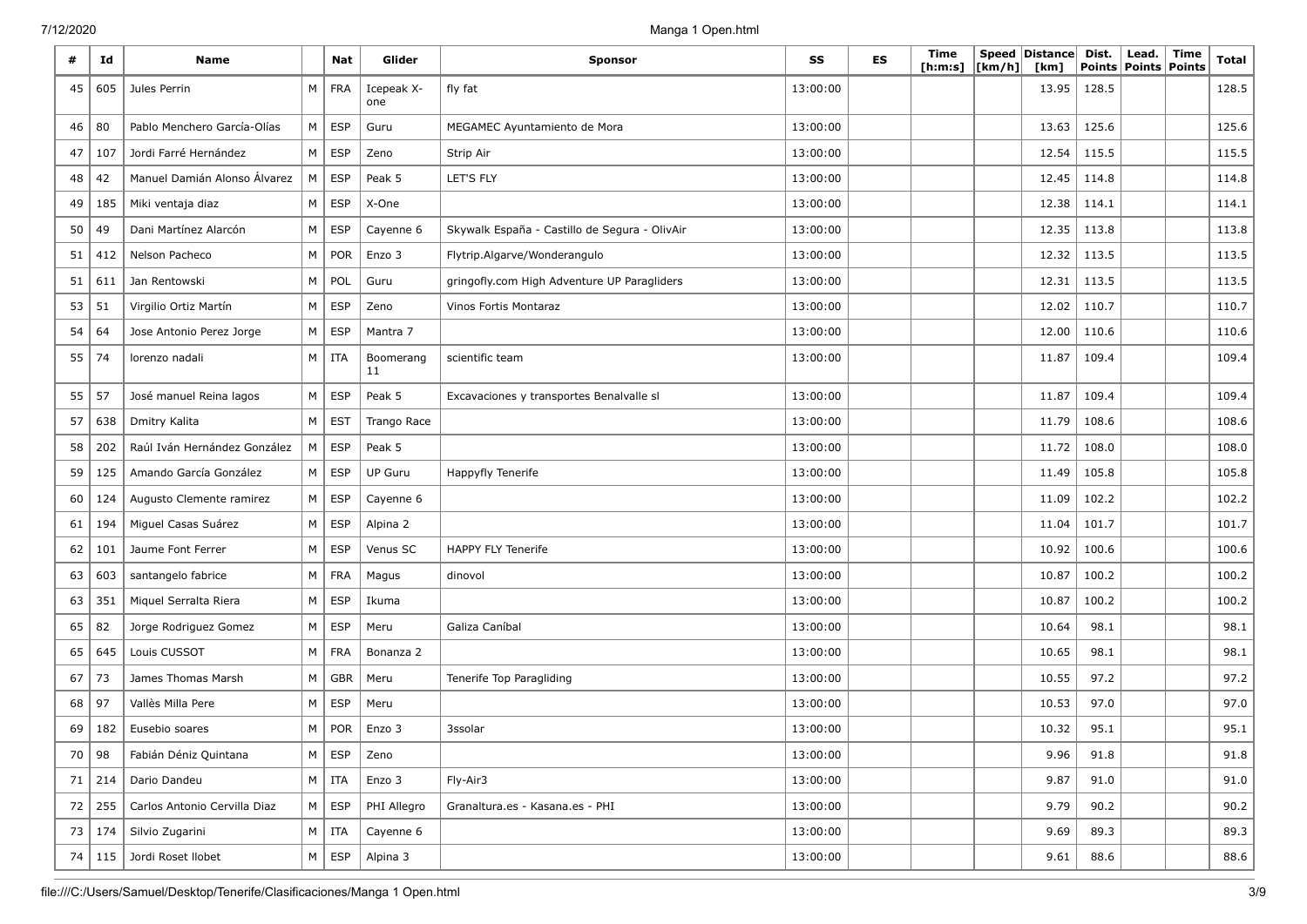| #   | Id  | <b>Name</b>                |   | Nat        | Glider          | <b>Sponsor</b>                                             | SS       | <b>ES</b> | Time<br>[ <b>h</b> : <b>m</b> : <b>s</b> ] | [km/h] | Speed   Distance  <br>[km] | Dist.<br><b>Points</b> | Lead.<br>Points | Time<br>Points | <b>Total</b> |
|-----|-----|----------------------------|---|------------|-----------------|------------------------------------------------------------|----------|-----------|--------------------------------------------|--------|----------------------------|------------------------|-----------------|----------------|--------------|
| 75  | 43  | Jonathan Hugh Marsh        | M | <b>GBR</b> | Enzo 3          |                                                            | 13:00:00 |           |                                            |        | 9.32                       | 85.9                   |                 |                | 85.9         |
| 76  | 40  | Federico Núñez Alcón       | M | ESP        | Leopard         | Zahe.ropa                                                  | 13:00:00 |           |                                            |        | 9.19                       | 84.7                   |                 |                | 84.7         |
| 77  | 649 | Hericher Hugo              | М | <b>FRA</b> | Omega 3         | Air sports                                                 | 13:00:00 |           |                                            |        | 9.12                       | 84.1                   |                 |                | 84.1         |
| 78  | 259 | Matthias Kothe             | M | <b>GER</b> | Enzo 3          | Nordeutsche Gleitschirmschule   KOMAT                      | 13:00:00 |           |                                            |        | 9.07                       | 83.6                   |                 |                | 83.6         |
| 79  | 163 | Dijoux Daniel              | M | <b>FRA</b> | Enzo 3          | Pole espoir font Romeu                                     | 13:00:00 |           |                                            |        | 8.84                       | 81.4                   |                 |                | 81.4         |
| 79  | 17  | Xavier Berneda             | M | <b>ESP</b> | Enzo 3          | MunichSports.com - Parashop.es - FlyFox - DuuoShoes.com    | 13:00:00 |           |                                            |        | 8.83                       | 81.4                   |                 |                | 81.4         |
| 81  | 505 | David Hernández Reyes      | M | <b>ESP</b> | Peak 5          | Alfapilot                                                  | 13:00:00 |           |                                            |        | 8.80                       | 81.1                   |                 |                | 81.1         |
| 82  | 56  | Oscar Falcon Soldevila     | М | ESP        | Icepeak<br>Evox | ALL OF YOU                                                 | 13:00:00 |           |                                            |        | 8.67                       | 79.9                   |                 |                | 79.9         |
| 83  | 274 | David Polo Gutiérrez       | M | <b>ESP</b> | Swift 5         |                                                            | 13:00:00 |           |                                            |        | 8.58                       | 79.1                   |                 |                | 79.1         |
| 84  | 323 | Luis Linde Contreras       | M | <b>ESP</b> | Cayenne 6       | Zen Parapente - Skywalk España                             | 13:00:00 |           |                                            |        | 8.55                       | 78.7                   |                 |                | 78.7         |
| 85  | 310 | Javier Liria López         | M | <b>ESP</b> | Eden 7          | Mundosa®                                                   | 13:00:00 |           |                                            |        | 8.11                       | 74.7                   |                 |                | 74.7         |
| 86  | 354 | Jordi Massallé Josa        | M | <b>ESP</b> | Ikuma           |                                                            | 13:00:00 |           |                                            |        | 8.04                       | 74.0                   |                 |                | 74.0         |
| 87  | 612 | Tom Chauvin                | M | <b>FRA</b> | Boomerang<br>11 | THERMA SALINA, POUPET VOL LIBRE, PÔLE ESPOIR Font<br>Romeu | 13:00:00 |           |                                            |        | 7.73                       | 71.2                   |                 |                | 71.2         |
| 88  | 120 | Mario Moreno Andreu        | M | <b>ESP</b> | Camino          | <b>EOLOX</b>                                               | 13:00:00 |           |                                            |        | 7.50                       | 69.1                   |                 |                | 69.1         |
| 89  | 625 | Ricardo Mota Leite         | M | <b>POR</b> | Mantra 6        | AbouaAboua                                                 | 13:00:00 |           |                                            |        | 7.49                       | 69.0                   |                 |                | 69.0         |
| 90  | 317 | Miquel Angel Pifarré Boix  | M | <b>ESP</b> | Zeno            | Ager Aventura't                                            | 13:00:00 |           |                                            |        | 7.42                       | 68.4                   |                 |                | 68.4         |
| 91  | 322 | Fermin Montaner Morant     | M | <b>ESP</b> | Sector          | montaner.de                                                | 13:00:00 |           |                                            |        | 6.44                       | 59.4                   |                 |                | 59.4         |
| 92  | 512 | David Moral Alvarez        | M | ESP        | Phi Maestro     |                                                            | 13:00:00 |           |                                            |        | 6.23                       | 57.4                   |                 |                | 57.4         |
| 93  | 353 | Adrià Fabra Amorós         | M | <b>ESP</b> | Ikuma2          |                                                            | 13:00:00 |           |                                            |        | 6.13                       | 56.4                   |                 |                | 56.4         |
| 94  | 508 | Óliver Álvarez Lorenzo     | M | <b>ESP</b> | Comet           | Parapente Ferrol                                           | 13:00:00 |           |                                            |        | 4.97                       | 45.8                   |                 |                | 45.8         |
| 95  | 178 | Eva Vinuesa Prieto         | F | <b>ESP</b> | Aspen 5         |                                                            | 13:00:00 |           |                                            |        | 4.80                       | 44.3                   |                 |                | 44.3         |
| 96  | 76  | Luis Manuel Ramos          | M | ESP        | Zeno            | enminube                                                   | 13:00:00 |           |                                            |        | 4.72                       | 43.5                   |                 |                | 43.5         |
| 97  | 352 | Sergi Pifarré Abad         | M | <b>ESP</b> | Hook 4          | Ager Aventura't                                            | 13:00:00 |           |                                            |        | 4.00                       | 36.9                   |                 |                | 36.9         |
| 97  | 604 | Agnieszka Korolczuk        | F | POL        | Rise 2          |                                                            |          |           |                                            |        | 4.00                       | 36.9                   |                 |                | 36.9         |
| ABS | 221 | Laura Puente Poza          | F | ESP        | Queen 2         |                                                            |          |           |                                            |        |                            |                        |                 |                | 0.0          |
| ABS | 67  | Guillermo De Armas Estévez | M | <b>ESP</b> | Zeno            | <b>ALAMAIR</b>                                             |          |           |                                            |        |                            |                        |                 |                | $0.0\,$      |

#### **Task definition**

| No | Leg Dist. <br>Ιd |                 | Radius   Open   Close |  |  | <b>Coordinates</b>                                           | Altitude |  |
|----|------------------|-----------------|-----------------------|--|--|--------------------------------------------------------------|----------|--|
|    |                  | 0.0 km   SD4076 |                       |  |  | 400 m   12:00   14:00   Lat: 28.14511 Lon: -16.73607   744 m |          |  |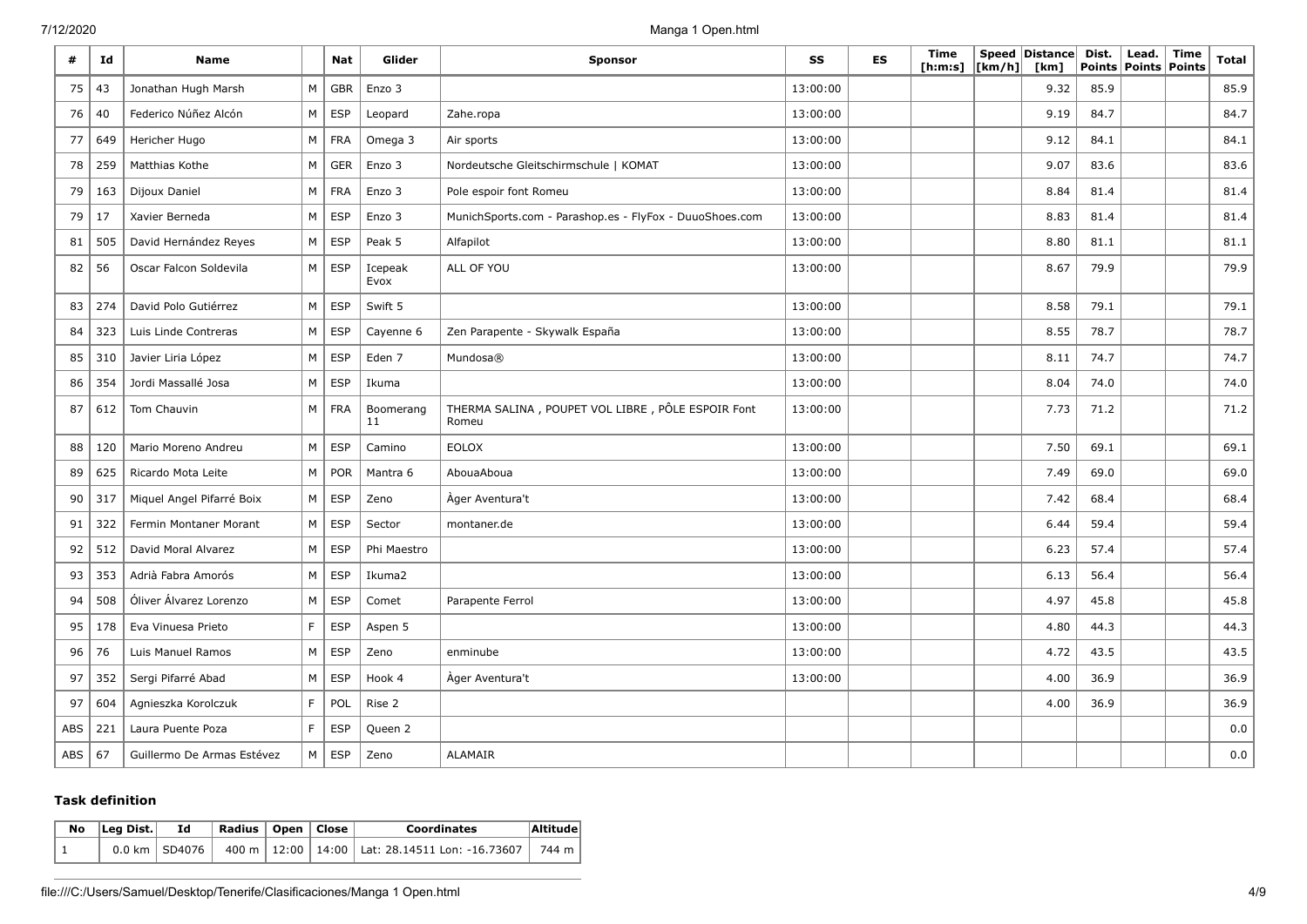| No             | Leg Dist.        | Id     | <b>Radius</b>   | Open  | Close | <b>Coordinates</b>           | <b>Altitude</b> |
|----------------|------------------|--------|-----------------|-------|-------|------------------------------|-----------------|
| 2 SS           | $1.0 \text{ km}$ | SG2000 | 4500 m          | 13:00 | 17:30 | Lat: 28.09787 Lon: -16.75192 | 0 <sub>m</sub>  |
| 3              | 3.0 km           | SG2000 | 2500 m          | 13:00 | 17:30 | Lat: 28.09787 Lon: -16.75192 | 0 <sub>m</sub>  |
| 4              | 5.5 km           | SG2000 | 5000 m          | 13:00 | 17:30 | Lat: 28.09787 Lon: -16.75192 | 0 <sub>m</sub>  |
| 5              | 8.1 km           | SG2000 | 2500 m          | 13:00 | 17:30 | Lat: 28.09787 Lon: -16.75192 | 0 <sub>m</sub>  |
| 6              | 18.7 km          | SD5057 | 5000 m          | 13:00 | 17:30 | Lat: 28.2491 Lon: -16.81792  | 550 m           |
| $\overline{7}$ | 33.6 km          | S07026 | 1000 m          | 13:00 | 17:30 | Lat: 28.08831 Lon: -16.70667 | 255 m           |
| 8              | 38.7 km          | S18023 | $400 \text{ m}$ | 13:00 | 17:30 | Lat: 28.13121 Lon: -16.75225 | $211 \text{ m}$ |
| 9              | 42.7 km          | S08005 | 3000 m          | 13:00 | 17:30 | Lat: 28.06991 Lon: -16.72517 | 47 m            |
| 10             | 47.1 km          | SD4076 | 1000 m          | 13:00 | 17:30 | Lat: 28.14511 Lon: -16.73607 | 744 m           |
| 11 ES          | 49.6 km          | SG2000 | 2000 m          | 13:00 | 17:30 | Lat: 28.09787 Lon: -16.75192 | 0 <sub>m</sub>  |
| 12             | 51.2 km          | SG2000 | 400 m           | 13:00 | 17:30 | Lat: 28.09787 Lon: -16.75192 | 0 <sub>m</sub>  |

## **Notes**

| Ιd | <b>Note</b>                             |         |
|----|-----------------------------------------|---------|
|    | 221   Laura Puente Poza                 | Ausente |
|    | 67 Guillermo De Armas Estévez   Ausente |         |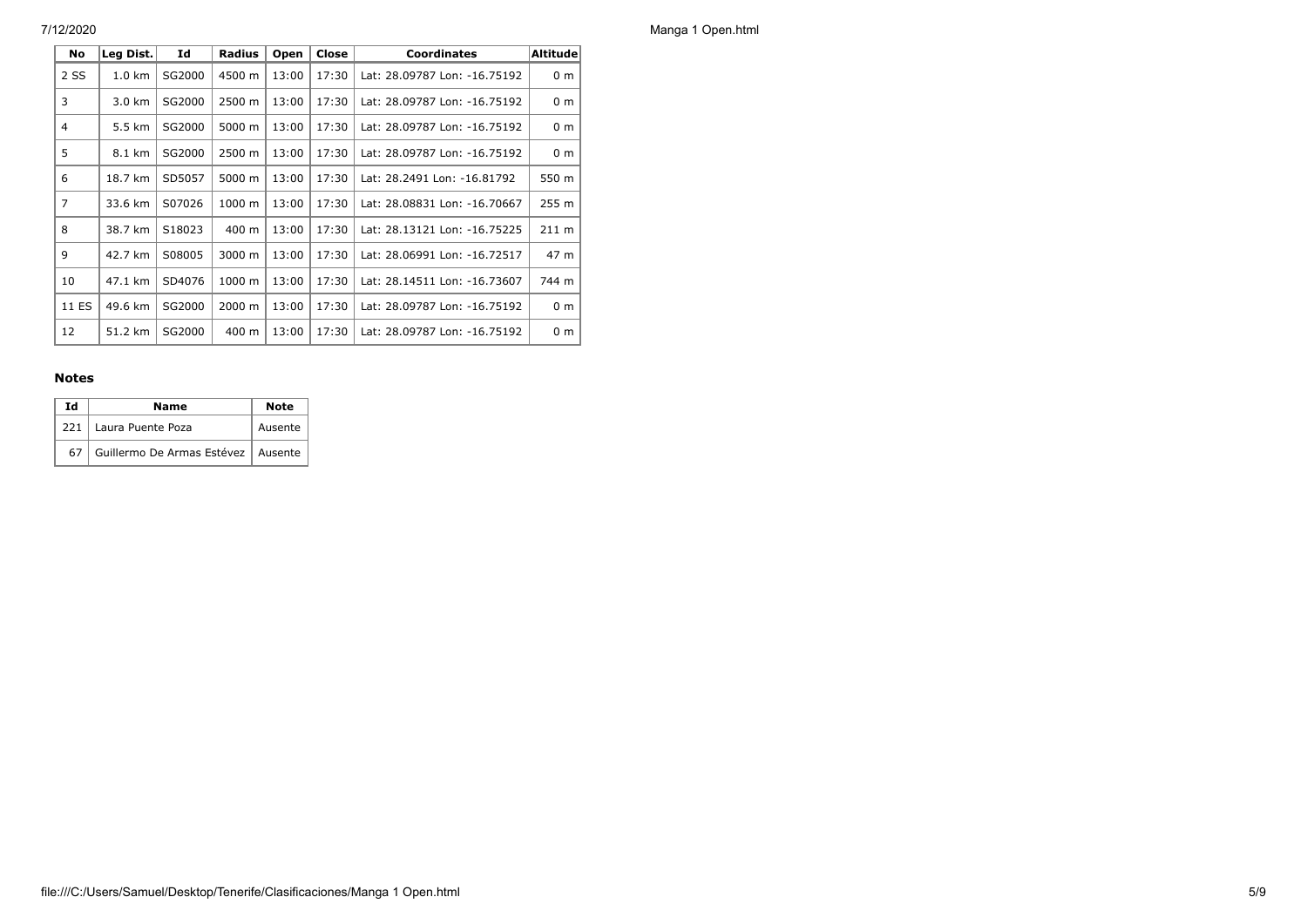**Pilots not yet processed (NYP)**

**Id Name**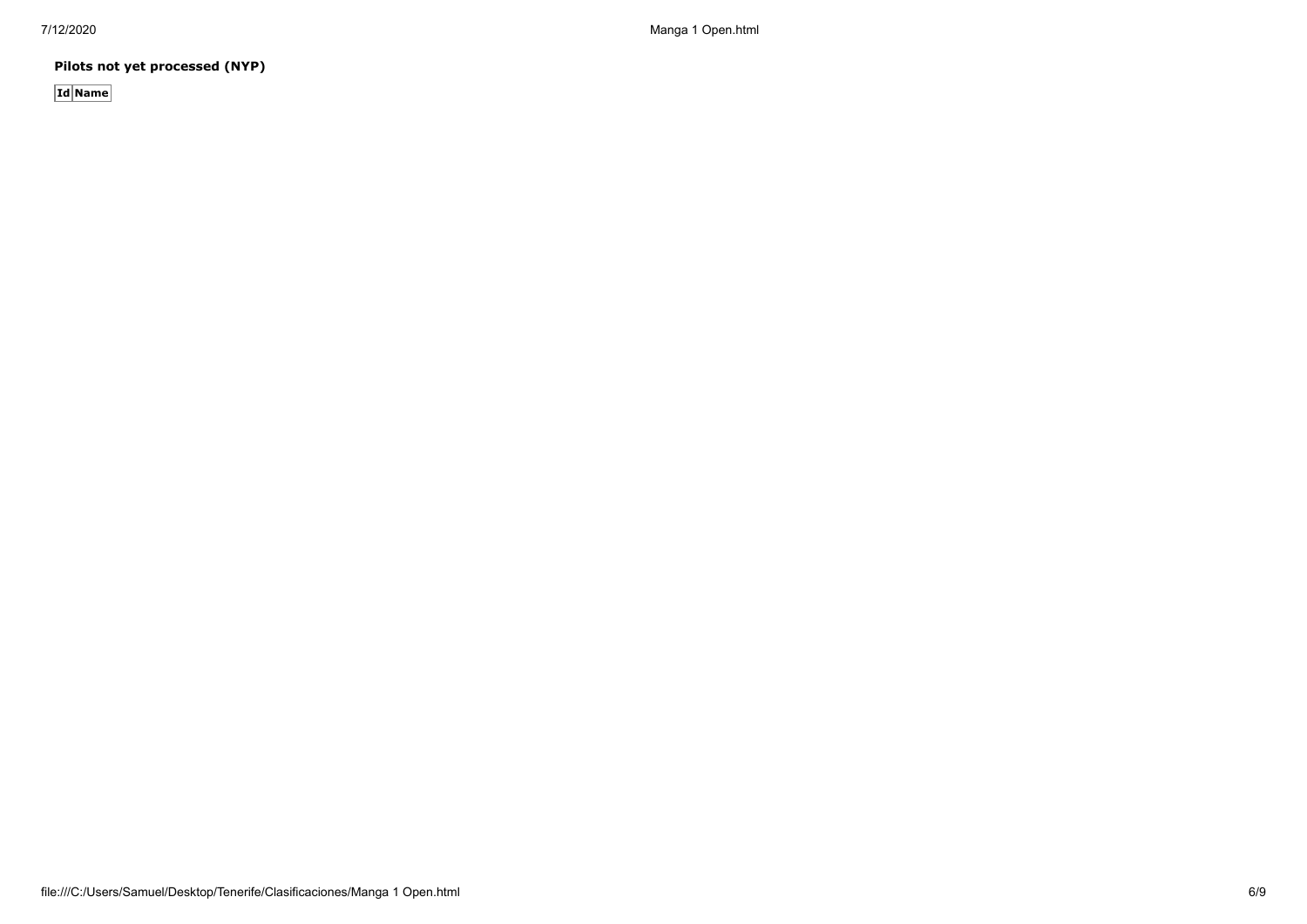## **Task statistics**

| param                           | value                |
|---------------------------------|----------------------|
| ss distance                     | 48.45                |
| task distance                   | 51.212               |
| launch_to_ess_distance          | 49.612               |
| no_of_pilots_present            | 98                   |
| no_of_pilots_flying             | 98                   |
| no_of_pilots_lo                 | 74                   |
| no_of_pilots_reaching_nom_dist  | 26                   |
| no_of_pilots_reaching_es        | 24                   |
| no_of_pilots_reaching_goal      | 24                   |
| sum_flown_distance              | 2211.362             |
| best dist                       | 51.212               |
| best_time                       | 2.1375               |
| worst_time                      | 2.5086               |
| qnh_setting                     | 1013.25              |
| no_of_pilots_in_competition     | 100                  |
| no of pilots landed before stop | 0                    |
| sum_dist_over_min               | 1824.138             |
| sum_real_dist_over_min          | 1824.138             |
| sum_flown_distances             | 2211.362             |
| best_real_dist                  | 51.212               |
| last start time                 | 2020-12-06T13:00:00Z |
| first_start_time                | 2020-12-06T13:00:00Z |
| first_finish_time               | 2020-12-06T15:08:15Z |
| max_time_to_get_time_points     | 3.5995               |
| goalratio                       | 0.2449               |
| arrival_weight                  | 0                    |
| departure_weight                | 0                    |
| leading_weight                  | 0.162                |
| time_weight                     | 0.2919               |
| distance_weight                 | 0.5461               |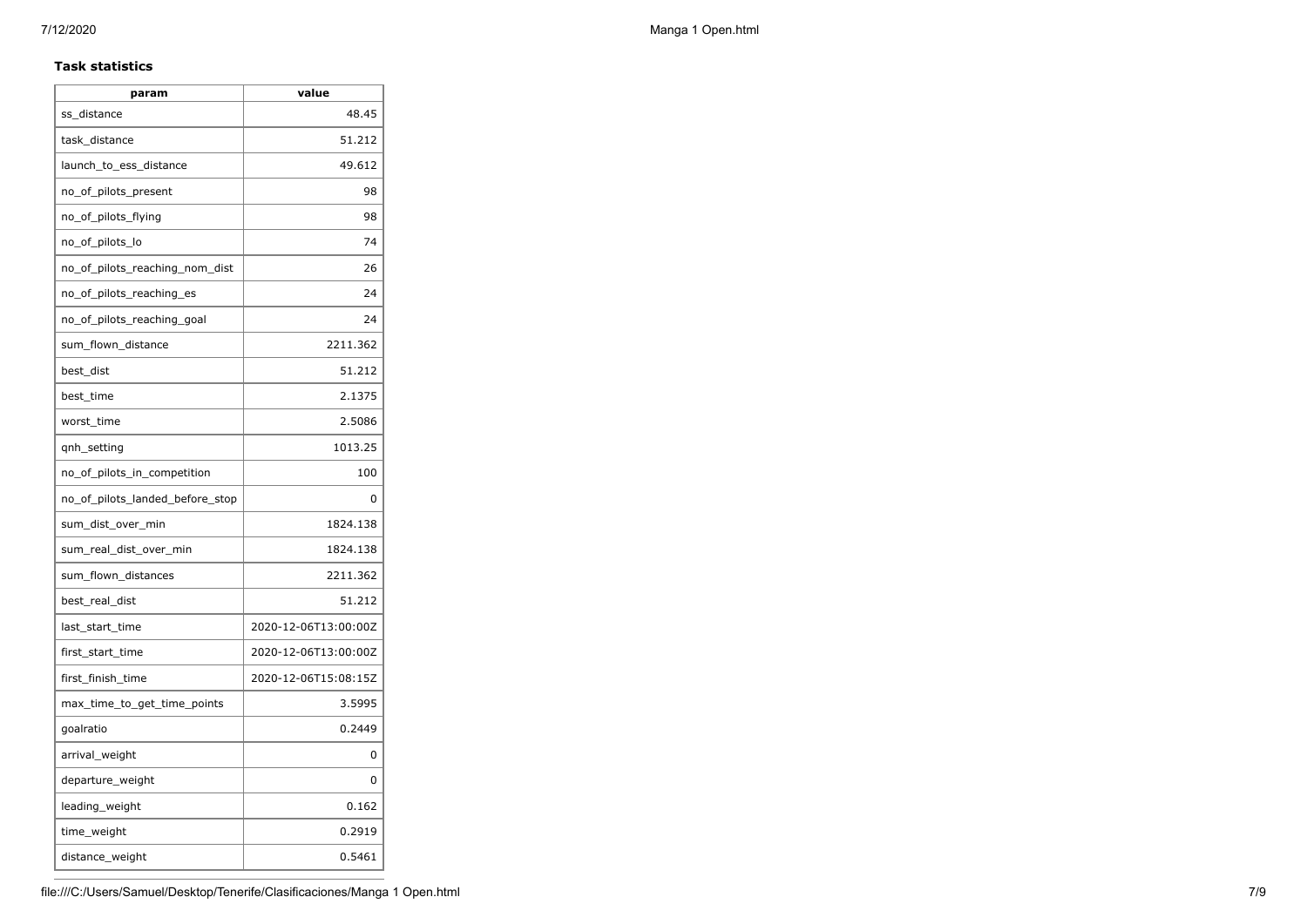| param                        | value    |
|------------------------------|----------|
| smallest_leading_coefficient | 1.5618   |
| available_points_distance    | 471.9289 |
| available_points_time        | 252.1932 |
| available_points_departure   | 0        |
| available points leading     | 139.9854 |
| available_points_arrival     | 0        |
| time_validity                | 1        |
| launch_validity              | 1        |
| distance_validity            | 0.8641   |
| stop_validity                | 1        |
| day_quality                  | 0.8641   |
| ftv_day_validity             | 0.8594   |
| time_points_stop_correction  | ŋ        |

## **Scoring formula settings**

| param                                        | value    |
|----------------------------------------------|----------|
| id                                           | GAP2020  |
| use distance points                          | 1        |
| use_time_points                              | 1        |
| use departure points                         | $\Omega$ |
| use_leading_points                           | 1        |
| use arrival position points                  | 0        |
| use_arrival_time_points                      | $\Omega$ |
| time points if not in goal                   | 0        |
| jump_the_gun_factor                          | $\Omega$ |
| jump_the_gun_max                             | 0        |
| use_1000_points_for_max_day_quality          | $\Omega$ |
| normalize_1000_before_day_quality            | 0        |
| time_validity_based_on_pilot_with_speed_rank | 1        |
| bonus_gr                                     | 4        |
| no pilots in goal factor                     | 0.8      |
| task_stopped_factor                          | 0.7      |